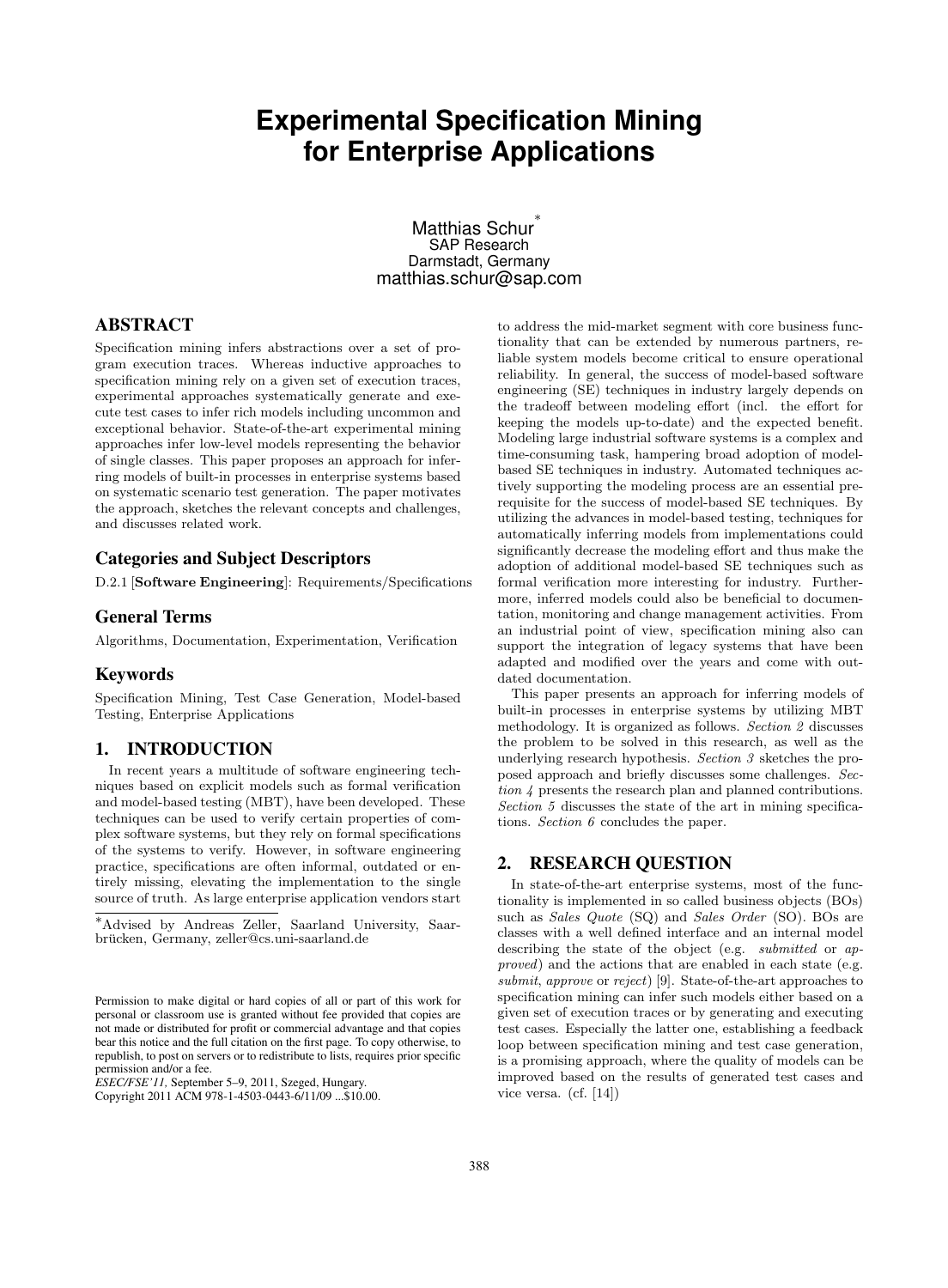

Figure 1: Example. An executable scenario step Reject  $SQ$  is selected to extend an initial model of the application behavior (b), which can optionally be inferred from a scenario test execution (a). Based on the initial model, scenario tests are generated that execute the selected step in each state of the model; after successful scenario test executions, state information is extracted (c). The initial model is enriched with the observed behavior (d).

Another kind of model that is more common to enterprise systems are business process models. These models represent common business processes implemented by the enterprise system. Figure 1 (a) illustrates such a process: a sales clerk creates a quote for a customer (step 1). The system checks the quote for consistency (step 2). The sales manager approves the quote (step 3). The customer accepts the quote and the sales clerk creates a sales order with reference to the quote (step 3). Despite the importance of process models in enterprise applications, in the majority of enterprise systems, process models are used solely for documentation while there is no direct link to the implementation like in business process execution engines. Compared to models inferred by state-of-the-art specification mining approaches, business process models have a much higher abstraction level; due to the heavy involvement of frameworks for persistency, access and life cycle control, a single process step usually comprises hundreds of method calls on several objects. The proposed research addresses the question how to automatically enrich models of built-in processes in enterprise systems without relying on a given set of execution traces. The underlying research hypothesis is that this goal can be achieved by systematically generating and executing high-level scenario tests for testing cross-unit functionality. Not relying on a given set of execution traces has several advantages: (1) the approach is also useful for non-productive systems, with no or only a small set of execution traces. (2) The approach is not restricted to a given set of traces. (3) Execution traces are produced in a controlled way. On the other side, this implies a number of challenges that will be discussed in the following section.

## 3. APPROACH

In enterprise application development, scenario tests are one of the major quality assurance techniques. Software vendors maintain large repositories of scenario tests, usually constructed with the same degree of abstraction as business process models. Scenario tests comprise multiple steps, where each step is an abstract test script that can be equipped with test data and executed on the system under test (SUT). Each step may provide arguments for following steps.

The general idea of the presented approach is to leverage scenario tests to infer models of built-in processes in enterprise systems. In a nutshell, the approach works as follows (see Figure 1). A domain expert selects an executable scenario step e.g. Reject Sales Quote (SQ) to extend an initial model of the application behavior (b). Since executable process models are often missing in industrial practice, the initial model can optionally be inferred from a given scenario test (a), which consists of several steps such as creating a sales quote, checking the quote for consistency, approving the quote and creating a sales order (SO) with reference to the quote. Therefore the scenario test is executed and after each step the state of the core objects affected by the current step is extracted from the SUT using the tracing functionality provided by modern enterprise systems. States in the initial model represent the state of the main objects the scenario steps operate on such as SalesQuote(submitted|approved|rejected) and transitions are labeled with scenario step names such as Approve SQ. Based on the initial model, additional scenario tests are generated that execute the selected step in each state of the model; after successful scenario test executions, state information is extracted (c). The observations made from the execution of the generated scenario tests are used to enrich the initial model (d). Note that step (c) and (d) are executed iteratively, i.e. that for each new legal state discovered by the generated scenario tests, further tests are generated that execute the selected step in the new state, until no new states are discovered by the generated tests. If each of the selected scenario steps has been executed in each state of the inferred model or a predefined timeout has been reached, the mining process stops. The inferred model can then be used to compare the implemented system behavior with the intended behavior.

There are a number of challenges that will be briefly discussed in following.

Combinatorial explosion: a naïve approach that generates and executes all combinations of a set S of selected scenario steps has to execute  $|S|$ ! scenario tests. For the small example in Figure 1 with  $|S| = 5$  this means a total of 120 tests comprising of 600 scenario steps to execute. This is only feasible for scenarios with a small number of selected steps and a short average step runtime.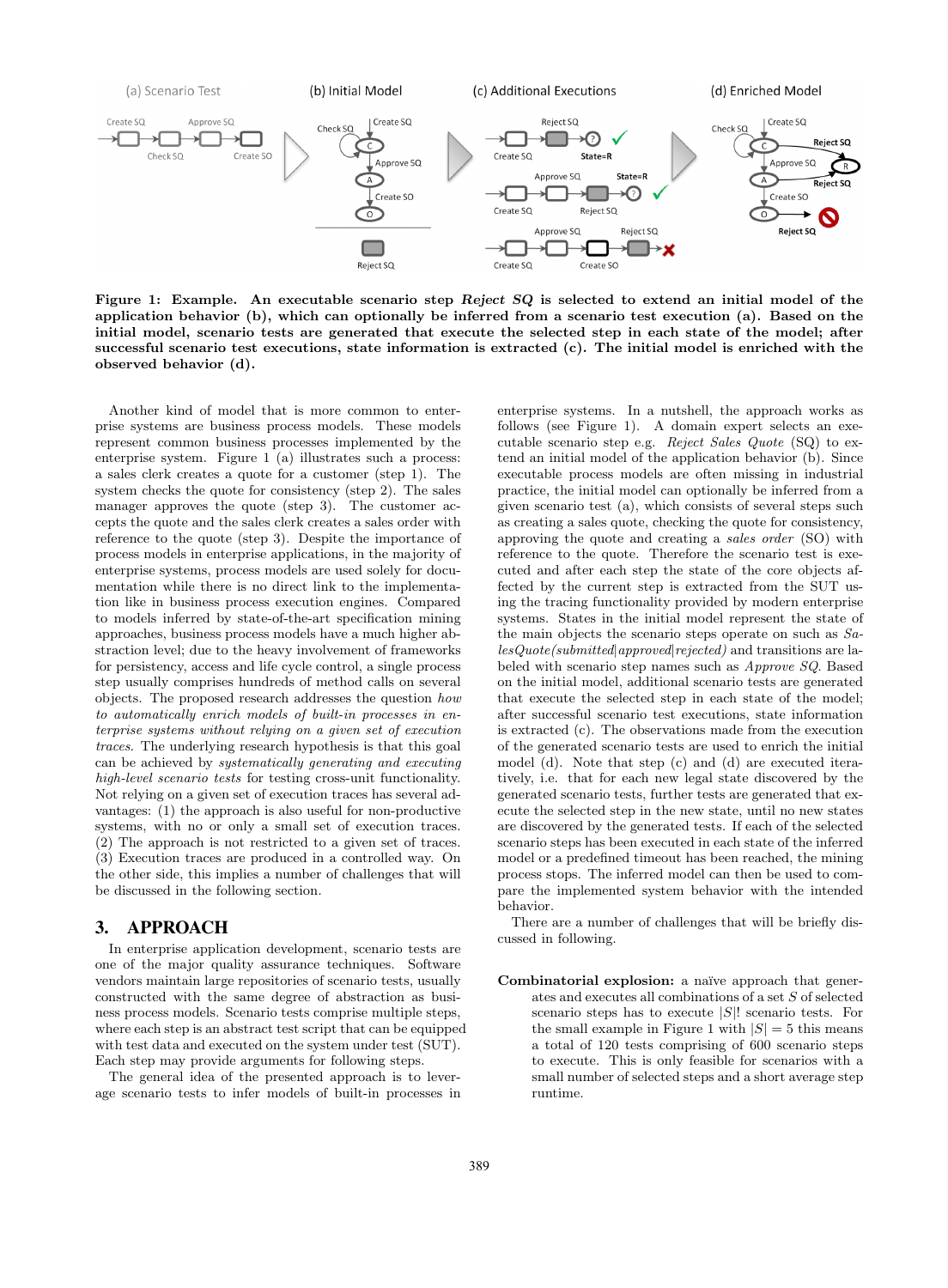

Figure 2: Influence of test data. Executing the same steps may lead to different states (1, 2), or even fail (3, 4), which results in nondeterministic models.

- Long running test scripts: unlike existing approaches that leverage test case generation to infer models, this approach generates and executes scenario tests instead of unit tests. A scenario test consists of several steps that typically comprise a multitude of operations. This allows abstracting from single operations, but also increases the runtime of the approach compared to approaches that mine models with transitions representing single method calls.
- Test data provisioning: scenario tests comprise multiple steps, i.e. parameterized test cases that have to be provided with concrete arguments to execute them. Figure 2 illustrates the influence of test data on experimental specification mining approaches. Depending on the selected test data for the scenario step parameters, executing the same steps may lead to different states *consistent* (1) or *inconsistent* (2), or even fail (3). Another, more business related example where test data influences test execution is the approval step in scenario test (4); depending on the order value provided as an argument for the Create SQ step, an approval may become unnecessary and the execution of the  $Ap$ prove  $SQ$  step may even fail. If test data is not fixed and data dependencies are not inferred, this results in nondeterministic models. However, inferring relations over arguments requires executing each scenario test multiple times with different test data. For a scenario with  $s$  parameterized steps and  $n$  argument lists for each step, testing all data combinations results in  $n<sup>s</sup>$ executions for a single scenario test.
- Parameter mapping: another challenge that is an exacerbated version of the previous one is to find arguments for steps that are not represented in the initial model such as *Reject*  $SQ$  in Figure 1 (b), and therefore are missing a parameter mapping; this means it is not clear which arguments are generated by preceding steps (e.g. SQ Id), and which arguments are independent from previous steps (e.g. rejection comments). Searching for script usage in existing scenario tests and comparing parameter naming and types could help but may not solve the problem in all cases. Therefore user interaction might be necessary where automated techniques do not provide good results.
- Anonymous vs. labeled states: a number of specification mining approaches [3, 1] define states solely by

their outgoing transitions, i.e. states are anonymous and provide no information except for their outgoing transitions. Approaches with anonymous states do not need to extract state information from the SUT, but the algorithm for building the FSM and merging states is more complex [2]. For the approach presented in this paper, inferring FSMs with anonymous states increases the number of scenario steps to execute in order to distinguish states, whereas an approach based on explicit state information requires extracting the system state after each scenario test execution.

State abstraction: considering an approach based on explicit state information leads to the question of finding the right level of abstraction for the system state. Due to the enormous state space of business application systems, it is hardly possible to extract and represent the full system state. Apart from that the inferred models would be too detailed to be useful.

## 4. RESEARCH PLAN

Being at the beginning of my research, I did some first experiments with SAP enterprise systems. I achieved to extract selected state information from the system; the aforementioned long runtime of single scenario steps turned out to be a major challenge.

I plan to proceed by implementing a tool in the domain of enterprise systems. In the first iteration I will exclude the test data aspect by fixing the data. In order to evaluate the proposed approach, I plan to analyze a number of processes in SAP enterprise systems, using the tool and comparing the results with manually created models.

The expected contributions of this research are: (1) a technique to mine high-level models of built-in processes from enterprise systems. (2) A tool implementing the mining technique for SAP enterprise systems. (3) An evaluation of the technique based on experiments with the tool.

#### 5. RELATED WORK

The first approach that infers finite-state machines (FSMs) from process event traces was published by Cook and Wolf [3]; the Ktail algorithm, which builds upon the work of Biermann and Feldman [2], mines FSMs with anonymous states and transitions labeled with process events. States reached by process events are defined by the future behavior that can occur from it, i.e. events whose successor events are equal belong to the same equivalence class and therefore lead to the same state in the FSM. Ammons et al. [1] mine nondeterministic finite automata (NFAs) with anonymous states capturing temporal and data dependencies of API call. They use a variation on the classic  $k$ -tails algorithm  $[2]$  to mine probabilistic finite state automata (PFSAs) from execution traces annotated with flow dependencies; each edge in the PFSA is labeled with an interaction and weighted by how often it is used. The PFSA is then transformed into an NFA by removing rarely-used edges, unreachable states and the weights. The GK-Tail algorithm by Lorenzoli et al. [10] mines extended FSMs from execution traces that capture the relations between data values and component interactions. The algorithm uses  $k$ -tails  $[2]$  to mine interaction patterns and extends the inferred FSMs with invariants over data values extracted with the Daikon tool by Ernst et al. [6].